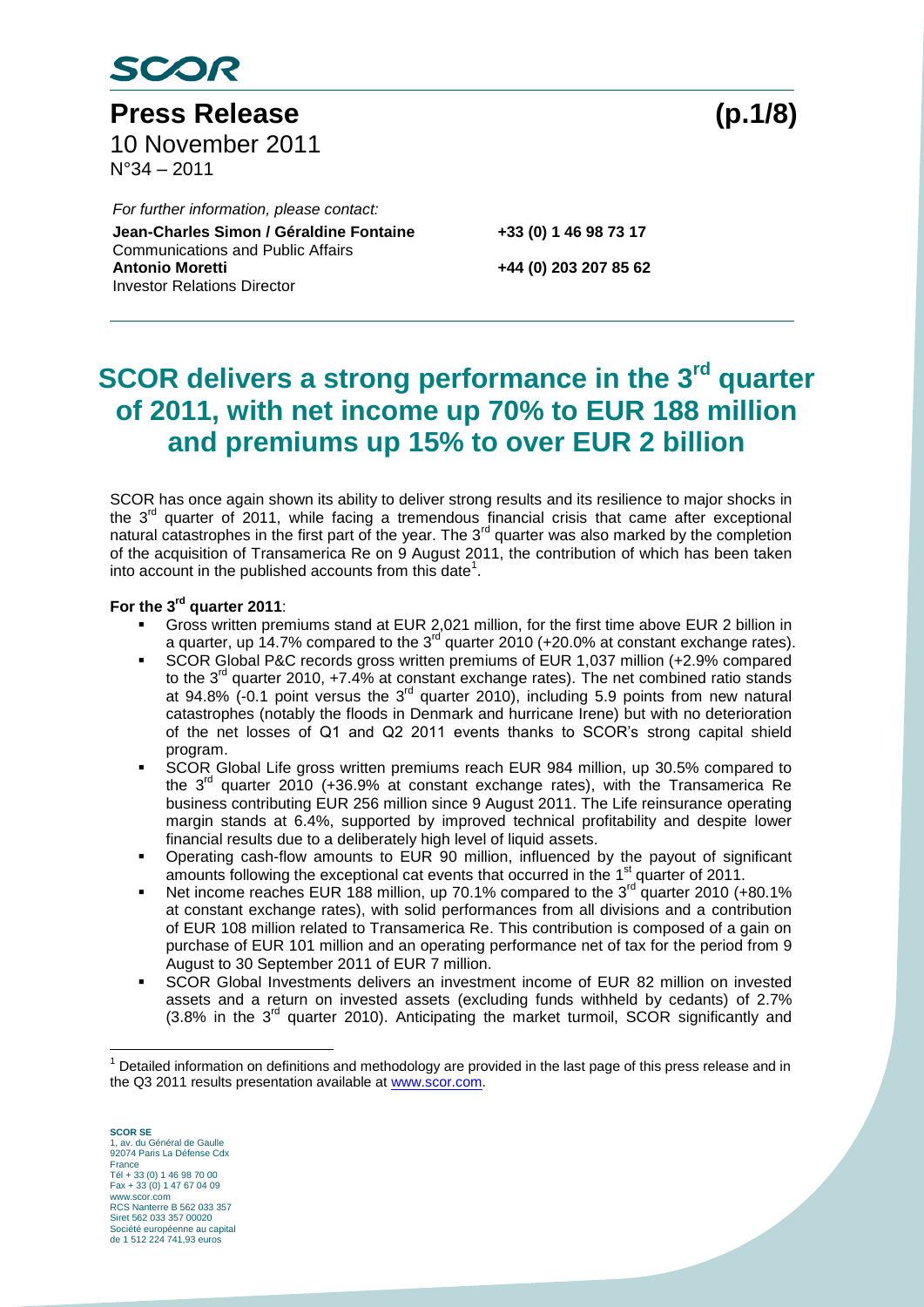SCOR

#### $N^{\circ}$  34 – 2011

deliberately reduced its exposure to equities in mid-June 2011 and adopted a significant cash and short-term investments position (21% of the invested assets at the end of September 2011).

 Shareholders' equity stands at EUR 4,224 million at 30 September 2011, compared to EUR 4,009 million at 30 June 2011. Book value per share stands at EUR 22.77 per share.

#### **For the first nine months of 2011**:

- Premium income stands at EUR 5,421 million, up 8.0% compared to the first nine months of 2010 (+11.4% at constant exchange rates). On a pro-forma basis, premium income stands at EUR 6,405 million.
- Gross written premiums for SCOR Global P&C stand at EUR 2,981 million, up 7.5% compared to the same period in 2010 (+11.0% at constant exchange rates). The net combined ratio is 106.6% (+6.9 points compared to the first nine months of 2010), down from 135.2% in Q1 2011 and 113.1% in H1 2011. 18.7 points are related to natural catastrophes (10.5 points in the first nine months of 2010).
- SCOR Global Life records gross written premiums of EUR 2,440 million (+8.5% compared to the same period in 2010, +11.9% at constant exchange rates). Pro-forma premium income is EUR 3,424 million. The Life operating margin reaches 6.9%, compared to 7.1% in the first nine months of 2010.
- Operating cash-flow stands at EUR 474 million (+1.5% compared to the same period in 2010).
- Net income reaches EUR 228 million (compared to EUR 267 million in the same period of 2010), with a total net pre-tax cost of EUR 476 million for natural catastrophes occurring in the first nine months of the year. Net income stands at EUR 266 million on a pro-forma basis.
- Return on invested assets (excluding funds withheld by cedants) stands at 3.8%, compared to 4.0% for the same period in 2010.

**Denis Kessler, Chairman and CEO of SCOR, comments:** "In the 3<sup>rd</sup> quarter 2011, SCOR has *once again successfully combined profitability, growth and solvency. Having demonstrated its capacity to absorb a series of exceptionally intense natural catastrophes in the first half of 2011, SCOR has demonstrated considerable resilience this quarter in the face of a very fragile economic and financial environment. Since the beginning of the financial crisis in 2007, the effectiveness of SCOR's risk anticipation and management policy has enabled the Group to limit the impact of this environment on its shareholders, for instance by having no exposure to sovereign debt in peripheral European countries. The finalisation of the Transamerica Re mortality portfolio acquisition in the 3 rd quarter, which gives the Group a new dimension in the Life Reinsurance market, has helped SCOR to accelerate towards the implementation of its strategic plan for the period 2011-2013, "Strong Momentum", version "V1.1" of which was presented at the beginning of September".*

> \* \* \*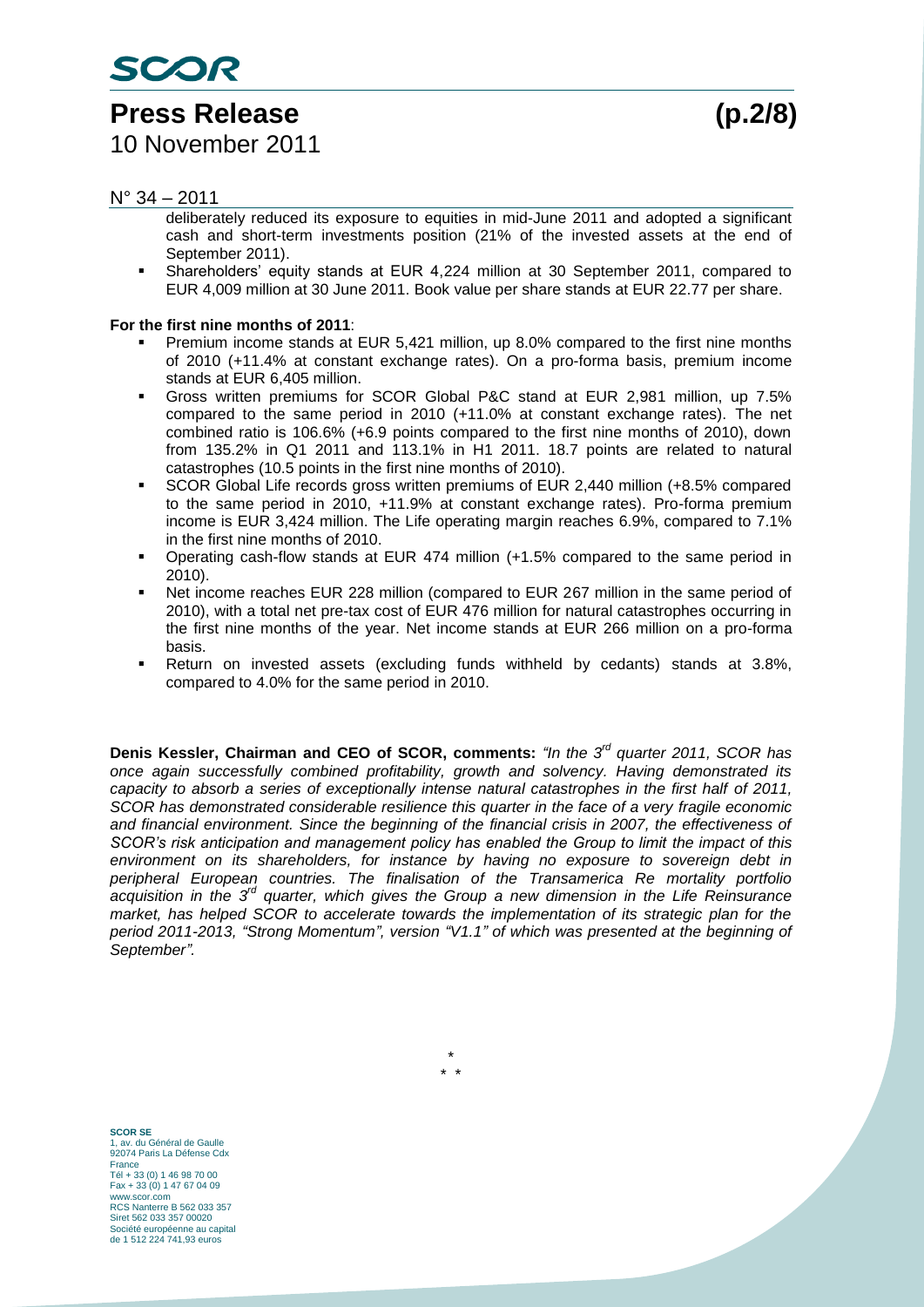## **Press Release (p.3/8)** 10 November 2011

 $N^{\circ}$  34 – 2011

#### **The 3rd quarter results confirm SCOR Global P&C's ability to absorb an exceptionally high number of natural catastrophe losses and validate the technical scenarios set out in the "Strong Momentum V1.1" plan**

With a net combined ratio of 94.8%, the strong results recorded in the  $3<sup>rd</sup>$  quarter help to progressively reduce the impact of the natural catastrophes that occurred in the 1<sup>st</sup> quarter 2011. Premium growth is in line with forecasts of + 9% over the year. This growth cements SCOR's highly positive image amongst existing and potential clients, and is due to the Group's continued repositioning in its key business segments.

The four main components of this combined ratio are perfectly in line with the brackets set out in the "Strong Momentum V1.1" plan:

- The net loss ratio excluding natural catastrophes stands at 61.3% in the 3 $^{\text{rd}}$  quarter.
- The net loss ratio due to natural catastrophes remains within budget at 5.9%, despite being impacted by historic floods in Copenhagen in July (estimated cost of EUR 32 million for SCOR) and Hurricane Irene in August (EUR 19 million). There has been no impact to the net loss ratio through the deterioration of natural catastrophe reserves linked to the natural catastrophe losses of the  $1<sup>st</sup>$  quarter.
- Commission and overhead ratios are in line with the budget and the plan.

For the first three quarters of 2011, the net combined ratio is at 106.6%, including a positive impact of 1.8 point related to the settlement of the subrogation action undertaken by World Trade Center Property insurers against the Aviation insurers. The loss ratio component excluding natural catastrophe losses, standing at 61.4% after neutralization of this 1.8 point, confirms the quality of the portfolio, which has been achieved and maintained through the dynamic management of business relationships.

Following the three major pre-renewal conferences - Monte Carlo, Baden-Baden and PCI (Property Casualty Insurers Association of America) - the anticipated trend towards tighter terms and improved conditions is confirmed in Property reinsurance, whilst likely to be modest in relation to the amounts of losses sustained by the market, but for those programmes directly affected or exposed. Casualty branches, by contrast, appear to be remaining surprisingly static, even though it looks as though the bottom of the cycle has been reached, and despite interest rates seen to stay very low and a financial crisis that poses a threat in terms of both potential new losses (Professional Liability, Directors & Officers, etc.) and the risk of spiralling liability claims and reserves on the books due to the impact of inflation at the tail end of the crisis. Consequently, whilst SCOR confirms the Group's interest in expanding its P&C underwriting perimeter to certain, preferably specialist, Liability segments, as set out in its "Strong Momentum V1.1" plan, the launch of this initiative on a significant scale will be delayed until a turnaround in the markets is foreseeable in the near term.

In this context, SCOR confirms the trends for 2012 that it indicated at Monte Carlo.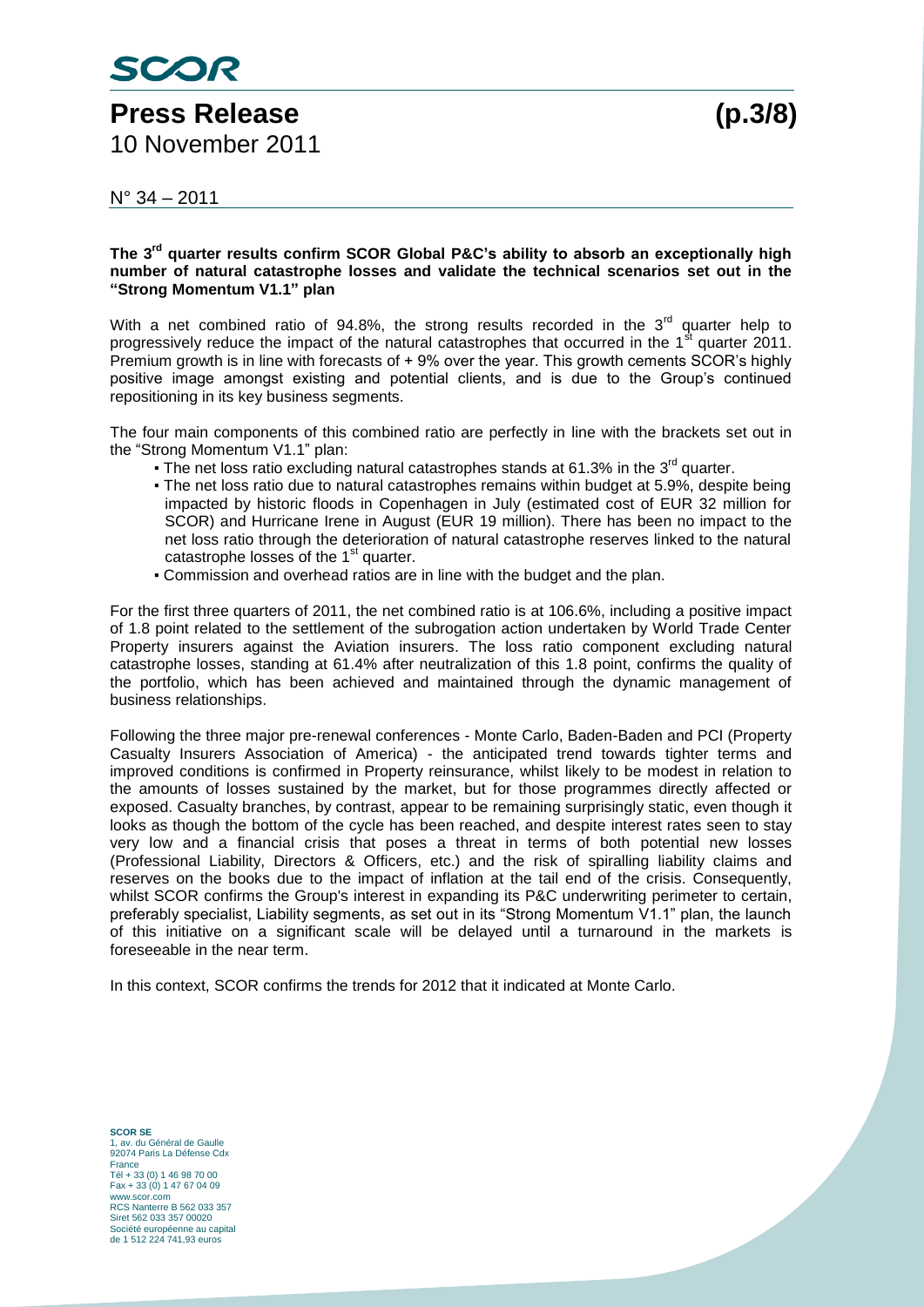#### $N^{\circ}$  34 – 2011

#### **SCOR Global Life (SGL) finalised the acquisition of Transamerica Re and records strong technical results in the 3 rd quarter 2011**

SGL gross written premiums reach EUR 2,440 million over the first nine months of 2011, up by 8.5% compared to the same period in 2010 (+11.9% at constant exchange rates). In the third quarter alone, gross written premiums have increased by 30.5% compared to the  $3<sup>rd</sup>$  quarter 2010, taking into account the acquisition of Transamerica Re's mortality business, finalised in August 2011 (contribution of EUR 256 million in the 3<sup>rd</sup> quarter 2011 alone, i.e. for the period of August 9 -September 30). Excluding annuity business in the United States, the sale of which was announced in February 2011 and finalised on 19 July, gross written premiums over the first nine months of 2011 are up by 10.3% compared to the same period in 2010 (+13.7% at constant exchange rates). On a pro-forma basis, gross written premiums stand at EUR 3,424 million for the first nine months of the year.

Business growth has also been supported by an increase in new business (around +10% compared to the third quarter 2010), mainly driven by double-digit growth in Critical Illness and Health & Accident and by growth in Central Europe, Western Europe, Scandinavia, the Middle East and Latin America.

The operating margin stands at 6.9% for the first nine months of the year, similar to 7.1% for the same period in 2010, thanks to further improvements in the technical profitability and despite lower financial results, which are also linked to the maintaining of a deliberately high level of liquidity in a very volatile economic and financial context.

SGL has achieved a new dimension with the acquisition of Transamerica Re's mortality portfolio, which was finalised on 9 August 2011, thereby reinforcing its position as a global leader and becoming the second largest Life reinsurer in the United States in terms of new business volume. This acquisition fully meets the objectives and requirements defined by the Group in its strategic plan "Strong Momentum".

The transaction amounts to a total consideration of EUR 646 million and provides a gain on purchase of EUR 101 million to the Group. The integration of Transamerica Re in the third quarter results has had a positive impact on SGL's overall results, thanks notably to an operating margin of 5.9%, which is in line with expectations. As the Transamerica Re teams unanimously decided to join SGL, the organisational structure of the new combined entity has been finalised and has been fully operational since the day when the transaction was closed.

#### **SCOR Global Investments (SGI) records a high return on invested assets of 3.8% for the first nine months of 2011, despite a particularly volatile economic and financial environment**

In a particularly volatile economic and financial context, SGI has reinforced its so-called "rollover" strategy, which consists of maintaining a relatively short duration and generating recurring cash flows, whilst actively managing its asset portfolio. Cash and short-term investments have been tactically and deliberately maintained at an exceptionally high level. In accordance with the strategy begun in 2009, exposure to sovereign debt has been further reduced over the quarter. In two years, the Group has thus lowered its exposure to sovereign risks by 12 points and has no exposure to the sovereign debt of Italy, Spain, Greece, Portugal or Ireland, or to the debts issued by US states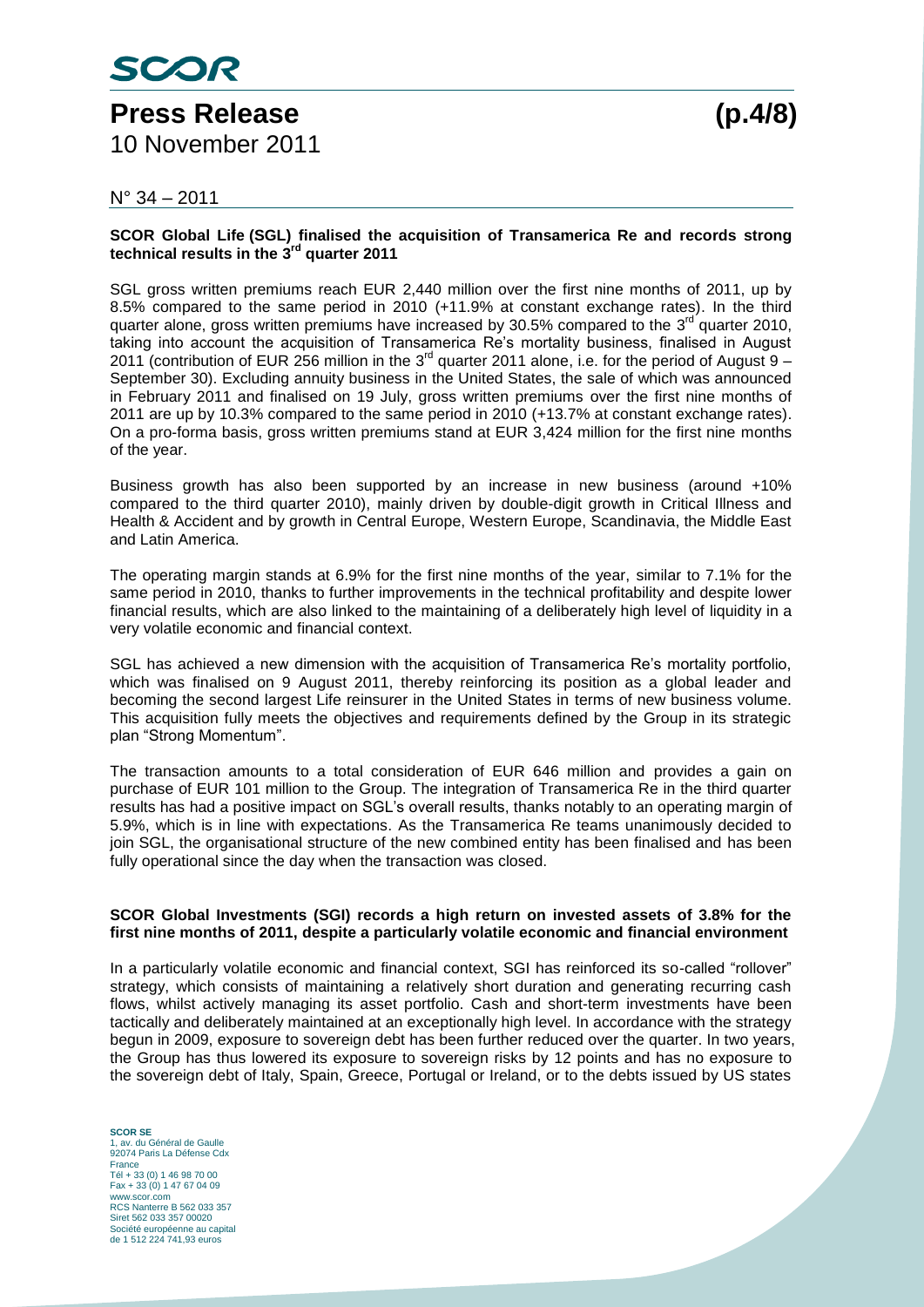## SCOR **Press Release (p.5/8)** 10 November 2011

#### $N^{\circ}$  34 – 2011

and municipalities. The equity portfolio was deliberately reduced by 27% in June 2011, in anticipation of the events that followed during the summer.

With the acquisition of the Transamerica Re mortality portfolio, USD 1.8 billion of assets were transferred to SCOR over the quarter, in the form of cash (36%), short-term investments (1%), US Treasury bonds (4%), investment grade corporate bonds selected by SGI's team with an average rating of A- (32%) and funds withheld by cedants (26%).

In the first nine months of 2011, SGI generates a significant financial contribution, with a return on invested assets (excluding funds withheld by cedants) of 3.8%, compared to 4.0% for the same period in 2010. The active investment policy practiced by SGI has enabled the Group to record EUR 135 million of net realized capital gains for the first nine months of the year. The Group has rigorously applied an unchanged impairment policy on its investment portfolio, notably leading to an additional impairment charge of EUR 31 million on the equity portfolio in the 3<sup>rd</sup> quarter. Taking account of funds withheld by cedants, the net rate of return on investments is 3.2% in total for the first nine months of 2011, compared to 3.5% for the same period in 2010.

Invested assets (excluding funds withheld by cedants, including Transamerica Re invested assets) stand at EUR 12,537 million at 30 September 2011, including short-term cash and investments of EUR 2,689 million. Total investments stand at EUR 20,525 million at 30 September 2011, compared to EUR 19,526 million at 31 December 2010 (excluding investments linked to IIC).

The composition of the Group's total invested assets (excluding funds withheld by cedants) at the end of the third quarter of 2011 is as follows: 67% bonds, 21% cash and short-term investments, 6% shares, 4% real estate and 2% other investments. The high quality bond portfolio (average rating AA) has a relatively short duration of 3.0 years (excluding cash and short-term investments).

> \* \* \*

SCOR has received numerous awards over the past few months, such as the "Reinsurance Company of the Year" award by Reinsurance Magazine on the  $1<sup>st</sup>$  of November and three of the prestigious "Global Awards" 2011, organized by Reactions magazine, on 27 September 2011, including "Best Global Reinsurance Company" for the second year in a row. Moreover, Denis Kessler was elected "Reinsurance Company CEO of the Year" in June 2011 at the Reactions London Market Awards and "Reinsurance CEO of the Year" in September 2011 by Intelligent Insurer magazine. All of these awards are a testimony to the market's recognition of the Group's optimal strategy.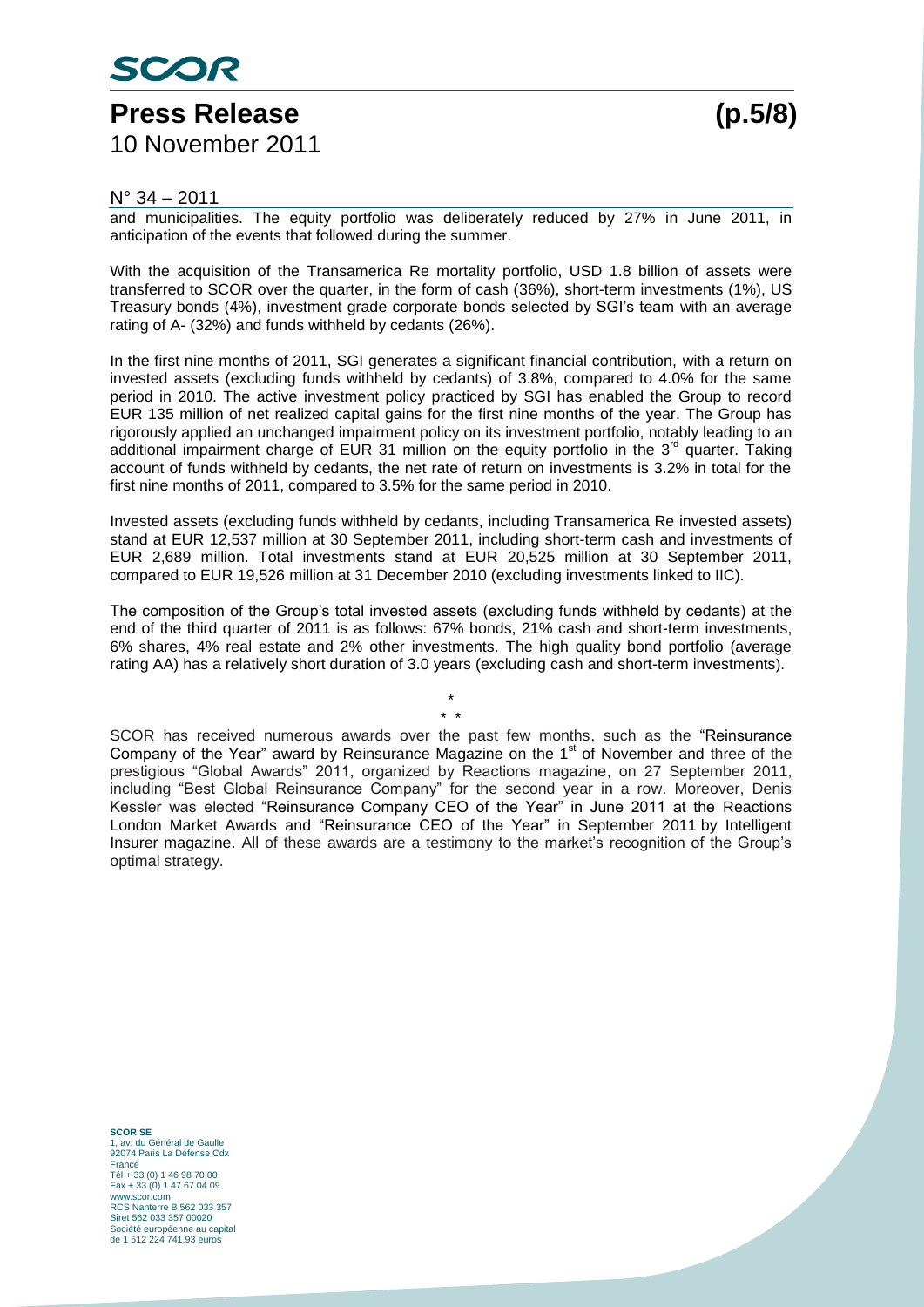# Press Release (p.6/8)

SCOR

10 November 2011

#### N° 34 – 2011

**In the Q3 2011 presentation and in this press release, two sets of financial data are used, Published accounts & Pro-forma information:**

#### **1. Published accounts: 9 months YTD and 3rd quarter accounts**

- □ Reflect Q3 2011 figures for Transamerica Re from acquisition date, i.e. 52 days (09/08-30/09) of full Transamerica Re consolidation
- Annual accounts will be prepared reflecting Transamerica Re from acquisition date
- Prior year comparatives do not include Transamerica Re (acquired on 09/08/2011)
- Comparatives adjusted to reflect updated basis of Group function cost reporting (which was disclosed in the Full Year 2010 results presentation)

#### **P&L Key figures (in EUR millions)**

|                             | 2011<br>9 months | 2010<br>9 months<br>(unaudited) (unaudited) | Variation<br>in $%$ | 2011<br>3 <sup>rd</sup> quarter<br>(unaudited) (unaudited) | 2010<br>3 <sup>rd</sup> quarter | Variation<br>in $%$ |
|-----------------------------|------------------|---------------------------------------------|---------------------|------------------------------------------------------------|---------------------------------|---------------------|
| Gross written premiums      | 5,421            | 5,020                                       | $8.0\%$             | 2,021                                                      | 1,762                           | 14.7%               |
| P&C gross written premiums  | 2,981            | 2,772                                       | 7.5%                | 1.037                                                      | 1,008                           | 2.9%                |
| Life gross written premiums | 2.440            | 2,248                                       | 8.5%                | 984                                                        | 754                             | 30.5%               |
| Investment income           | 464              | 519                                         | $-10.6%$            | 120                                                        | 172                             | $-30.0%$            |
| Operating income            | 192              | 334                                         | $-42.4%$            | 147                                                        | 151                             | $-2.3%$             |
| Net income                  | 228              | 267                                         | $-14.5%$            | 188                                                        | 111                             | 70.1%               |
| Earnings Per Share (EUR)    | 1.25             | 1.49                                        | $-16.0%$            | 1.03                                                       | 0.62                            | 67.9%               |

#### **P&L Key ratio**

|                                       | 2011        | 2010        | 2011                    | 2010                    |
|---------------------------------------|-------------|-------------|-------------------------|-------------------------|
|                                       | 9 months    | 9 months    | 3 <sup>rd</sup> quarter | 3 <sup>rd</sup> quarter |
|                                       | (unaudited) | (unaudited) | (unaudited)             | (unaudited)             |
| Net return on investments, annualized | 3.2%        | 3.5%        | 2.5%                    | 3.4%                    |
| Return on invested assets, annualized | 3.8%        | 4.0%        | 2.7%                    | 3.8%                    |
| (excluding funds withheld)            |             |             |                         |                         |
| P&C net combined ratio                | 106.6%      | 99.7%       | 94.8%                   | 94.9%                   |
| Life operating margin                 | 6.9%        | 7.1%        | 6.4%                    | 8.4%                    |
| Group cost ratio                      | 5.5%        | 5.6%        | 5.4%                    | 5.4%                    |
| Return on equity (ROE)                | 7.2%        | 8.8%        | 19.4%                   | 11.0%                   |

#### **Balance sheet Key figures (in EUR millions)**

|                                    | 2011<br>9 months<br>(unaudited) | 2010<br>9 months<br>(unaudited) | Variation<br>$\overline{\mathsf{in} \mathcal{A}}$ |
|------------------------------------|---------------------------------|---------------------------------|---------------------------------------------------|
| Investments (excl. participations) | 20.525                          | 20.943                          | $-2.0%$                                           |
| Technical reserves (gross)         | 22,659                          | 22,382                          | 1.2%                                              |
| Shareholders' equity               | 4,224                           | 4,216                           | 0.2%                                              |
| Book value per share (EUR)         | 22.77                           | 23.41                           | $-2.7%$                                           |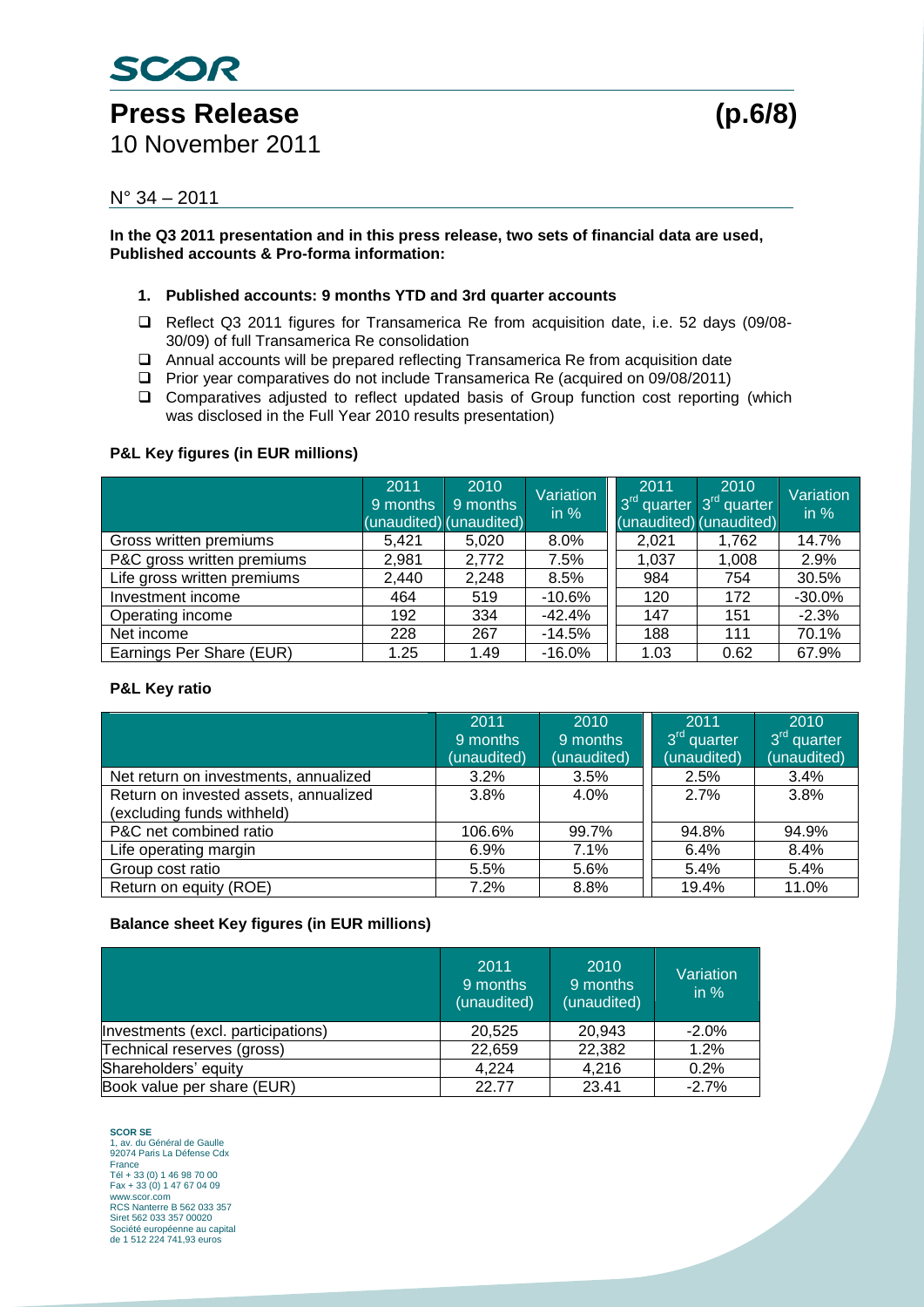

## Press Release (p.7/8)

10 November 2011

N° 34 – 2011

#### **2. Pro-forma information: 9 months YTD information**

- $\Box$  Following IFRS 3 guidance an acquirer shall disclose information that enables users of its financial statements to evaluate the nature and financial (effect) impact of business combinations that were effected during the period
- The unaudited pro-forma financial information as of 30 September 2011 is presented to illustrate the effect on the Group's income statement of the Transamerica Re acquisition as if the acquisition had taken place on 1 January 2011. Disclosure of pro-forma gross written premiums and pro-forma net income will be included in 2011 "Document de référence"
- □ No prior year comparatives required

#### **P&L Key figures (in EUR millions) on a pro-forma basis**

|                             | 2011 9 months (unaudited) |
|-----------------------------|---------------------------|
| Gross written premiums      | 6,405                     |
| P&C gross written premiums  | 2,981                     |
| Life gross written premiums | 3,424                     |
| Investment income           | 492                       |
| Operating income            | 244                       |
| Net income                  | 266                       |